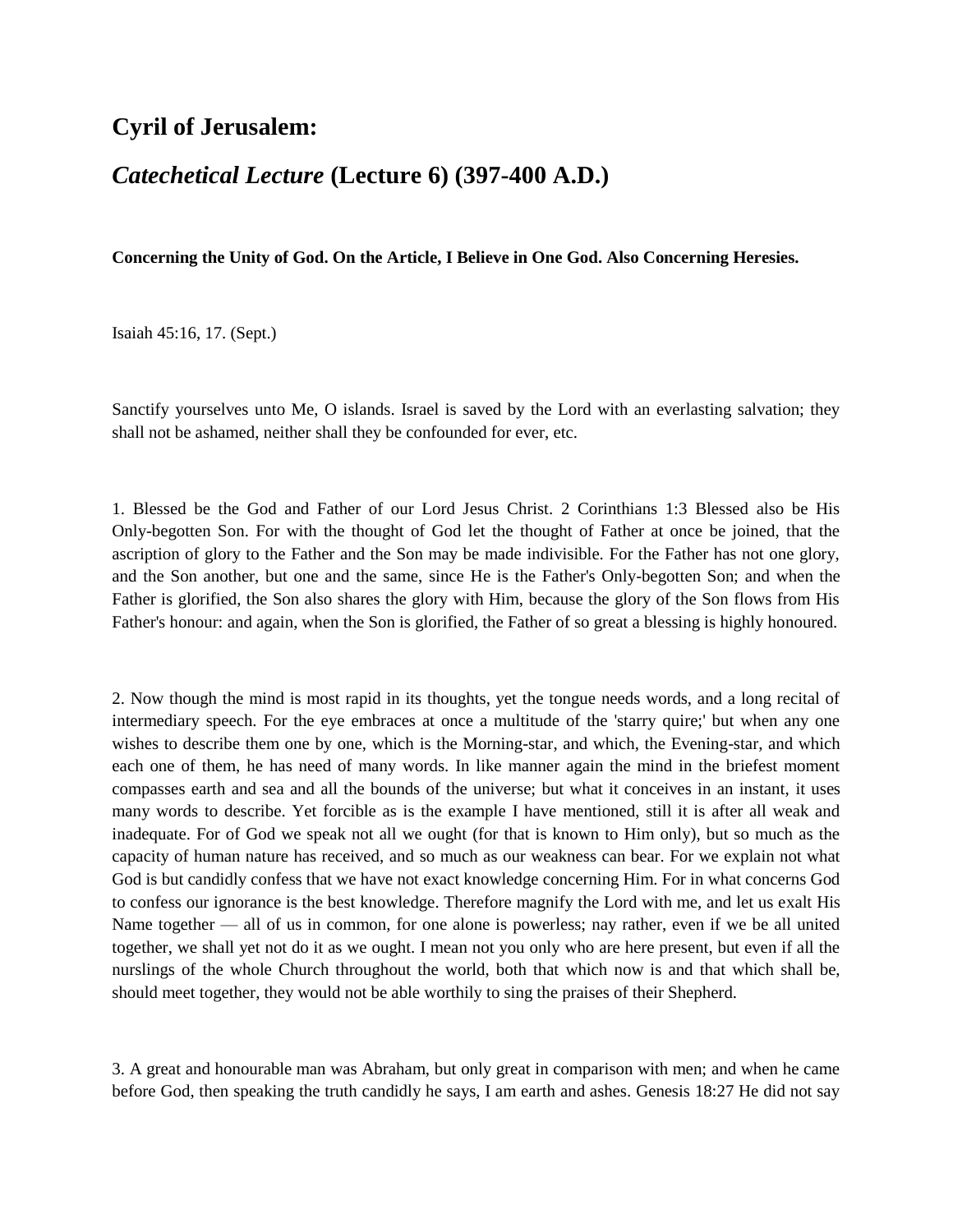'earth,' and then cease, lest he should call himself by the name of that great element; but he added 'and ashes,' that he might represent his perishable and frail nature. Is there anything, he says, smaller or lighter than ashes? For take, says he, the comparison of ashes to a house, of a house to a city, a city to a province, a province to the Roman Empire, and the Roman Empire to the whole earth and all its bounds, and the whole earth to the heaven in which it is embosomed;— the earth, which bears the same proportion to the heaven as the centre to the whole circumference of a wheel, for the earth is no more than this in comparison with the heaven : consider then that this first heaven which is seen is less than the second, and the second than the third, for so far Scripture has named them, not that they are only so many, but because it was expedient for us to know so many only. And when in thought you have surveyed all the heavens, not yet will even the heavens be able to praise God as He is, nay, not if they should resound with a voice louder than thunder. But if these great vaults of the heavens cannot worthily sing God's praise, when shall 'earth and ashes,' the smallest and least of things existing, be able to send up a worthy hymn of praise to God, or worthily to speak of God, that sits upon the circle of the earth, and holds the inhabitants thereof as grasshoppers Isaiah 40:22 .

4. If any man attempt to speak of God, let him first describe the bounds of the earth. You dwell on the earth, and the limit of this earth which is your dwelling you know not: how then shall you be able to form a worthy thought of its Creator? You behold the stars, but their Maker you behold not: count these which are visible, and then describe Him who is invisible, Who tells the number of the stars, and calls them all by their names. Violent rains lately came pouring down upon us, and nearly destroyed us: number the drops in this city alone: nay, I say not in the city, but number the drops on your own house for one single hour, if you can, but you can not. Learn then your own weakness; learn from this instance the mightiness of God: for He has numbered the drops of rain , which have been poured down on all the earth, not only now but in all time. The sun is a work of God, which, great though it be, is but a spot in comparison with the whole heaven; first gaze steadfastly upon the sun, and then curiously scan the Lord of the sun. Seek not the things that are too deep for you, neither search out the things that are above your strength: what is commanded you, think thereupon Sirach 3:21-22 .

5. But some one will say, If the Divine substance is incomprehensible, why then do you discourse of these things? So then, because I cannot drink up all the river, am I not even to take in moderation what is expedient for me? Because with eyes so constituted as mine I cannot take in all the sun, am I not even to look upon him enough to satisfy my wants? Or again, because I have entered into a great garden, and cannot eat all the supply of fruits, would you have me go away altogether hungry? I praise and glorify Him that made us; for it is a divine command which says, Let every breath praise the Lord. I am attempting now to glorify the Lord, but not to describe Him, knowing nevertheless that I shall fall short of glorifying Him worthily, yet deeming it a work of piety even to attempt it at all. For the Lord Jesus encourages my weakness, by saying, No man has seen God at any time.

6. What then, some man will say, is it not written, The little ones' Angels do always behold the face of My Father which is in heaven Matthew 18:10? Yes, but the Angels see God not as He is, but as far as they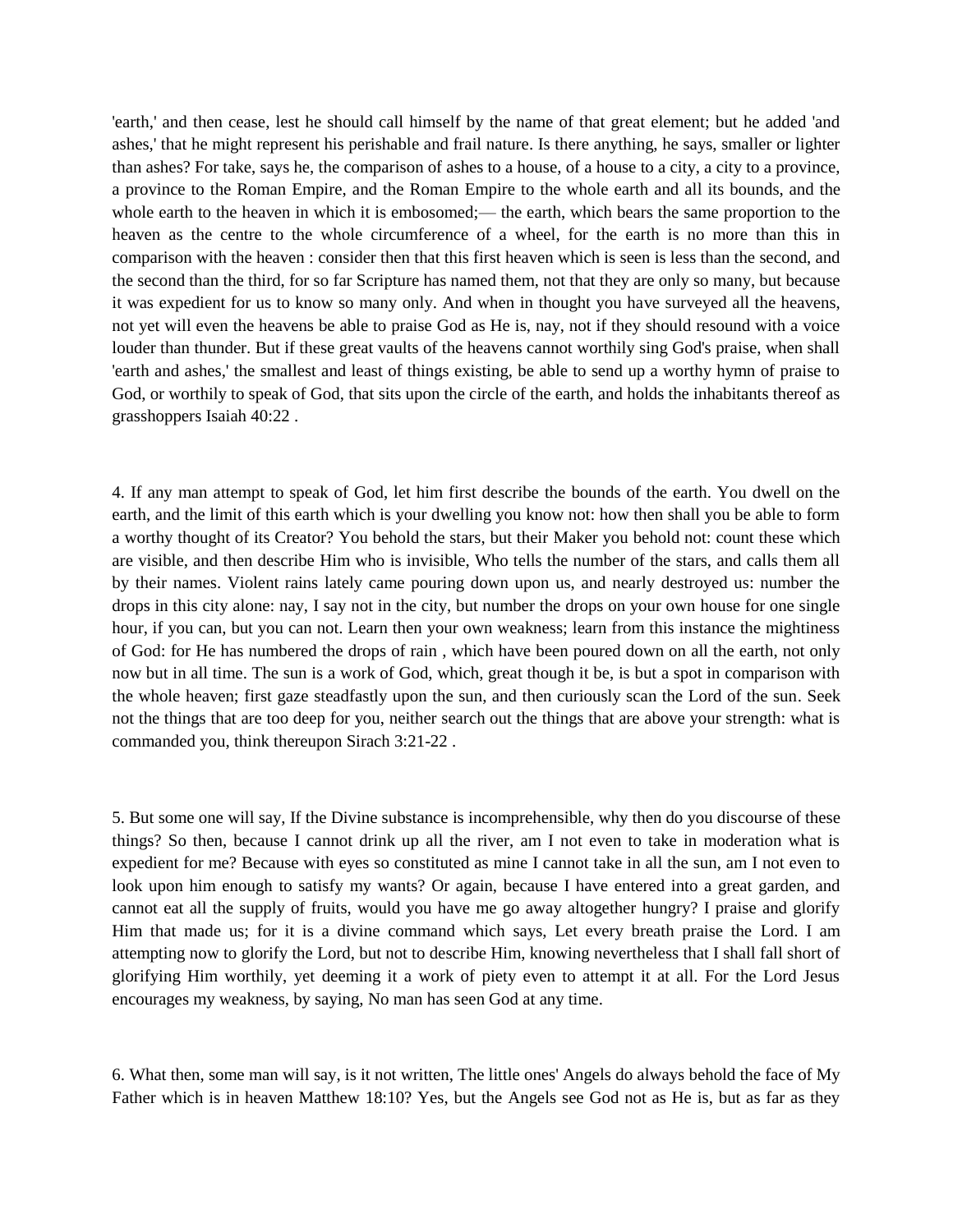themselves are capable. For it is Jesus Himself who says, Not that any man has seen the Father, save He which is of God, He has seen the Father. John 6:46 The Angels therefore behold as much as they can bear, and Archangels as much as they are able; and Thrones and Dominions more than the former, but yet less than His worthiness: for with the Son the Holy Ghost alone can rightly behold Him: for He searches all things, and knows even the deep things of God 1 Corinthians 2:10: as indeed the Only-begotten Son also, with the Holy Ghost, knows the Father fully: For neither, says He, knows any man the Father, save the Son, and he to whom the Son will reveal Him. Matthew 11:27 For He fully beholds, and, according as each can bear, reveals God through the Spirit: since the Only-begotten Son together with the Holy Ghost is a partaker of the Father's Godhead. He, who was begotten knows Him who begot; and He Who begot knows Him who is begotten. Since Angels then are ignorant (for to each according to his own capacity does the Only-begotten reveal Him through the Holy Ghost, as we have said), let no man be ashamed to confess his ignorance. I am speaking now, as all do on occasion: but how we speak, we cannot tell: how then can I declare Him who has given us speech? I who have a soul, and cannot tell its distinctive properties, how shall I be able to describe its Giver?

7. For devotion it suffices us simply to know that we have a God; a God who is One, a living , an ever-living God; always like Himself ; who has no Father, none mightier than Himself, no successor to thrust Him out from His kingdom: Who in name is manifold, in power infinite, in substance uniform. For though He is called Good, and Just, and Almighty and Sabaoth , He is not on that account diverse and various; but being one and the same, He sends forth countless operations of His Godhead, not exceeding here and deficient there, but being in all things like Himself. Not great in loving-kindness only, and little in wisdom, but with wisdom and loving-kindness in equal power: not seeing in part, and in part devoid of sight; but being all eye, and all ear, and all mind : not like us perceiving in part and in part not knowing; for such a statement were blasphemous, and unworthy of the Divine substance. He foreknows the things that be; He is Holy, and Almighty, and excels all in goodness, and majesty, and wisdom: of Whom we can declare neither beginning, nor form, nor shape. For you have neither heard His voice at any time, nor seen His shape John 5:37, says Holy Scripture. Wherefore Moses says also to the Israelites: And take good heed to your own souls, for you saw no similitude. Deuteronomy 4:15 For if it is wholly impossible to imagine His likeness, how shall thought come near His substance?

8. There have been many imaginations by many persons, and all have failed. Some have thought that God is fire; others that He is, as it were, a man with wings, because of a true text ill understood, You shall hide me under the shadow of Your wings. They forgot that our Lord Jesus Christ, the Only-begotten, speaks in like manner concerning Himself to Jerusalem, How often would I have gathered your children together even as a hen does gather her chickens under her wings, and you would not. Matthew 23:37 For whereas God's protecting power was conceived as wings, they failing to understand this sank down to the level of things human, and supposed that the Unsearchable exists in the likeness of man. Some again dared to say that He has seven eyes, because it is written, seven eyes of the Lord looking upon the whole earth. Zechariah 4:10 For if He has but seven eyes surrounding Him in part, His seeing is therefore partial and not perfect: but to say this of God is blasphemous; for we must believe that God is in all things perfect, according to our Saviour's word, which says, Your Father in heaven is perfect Matthew 5:48: perfect in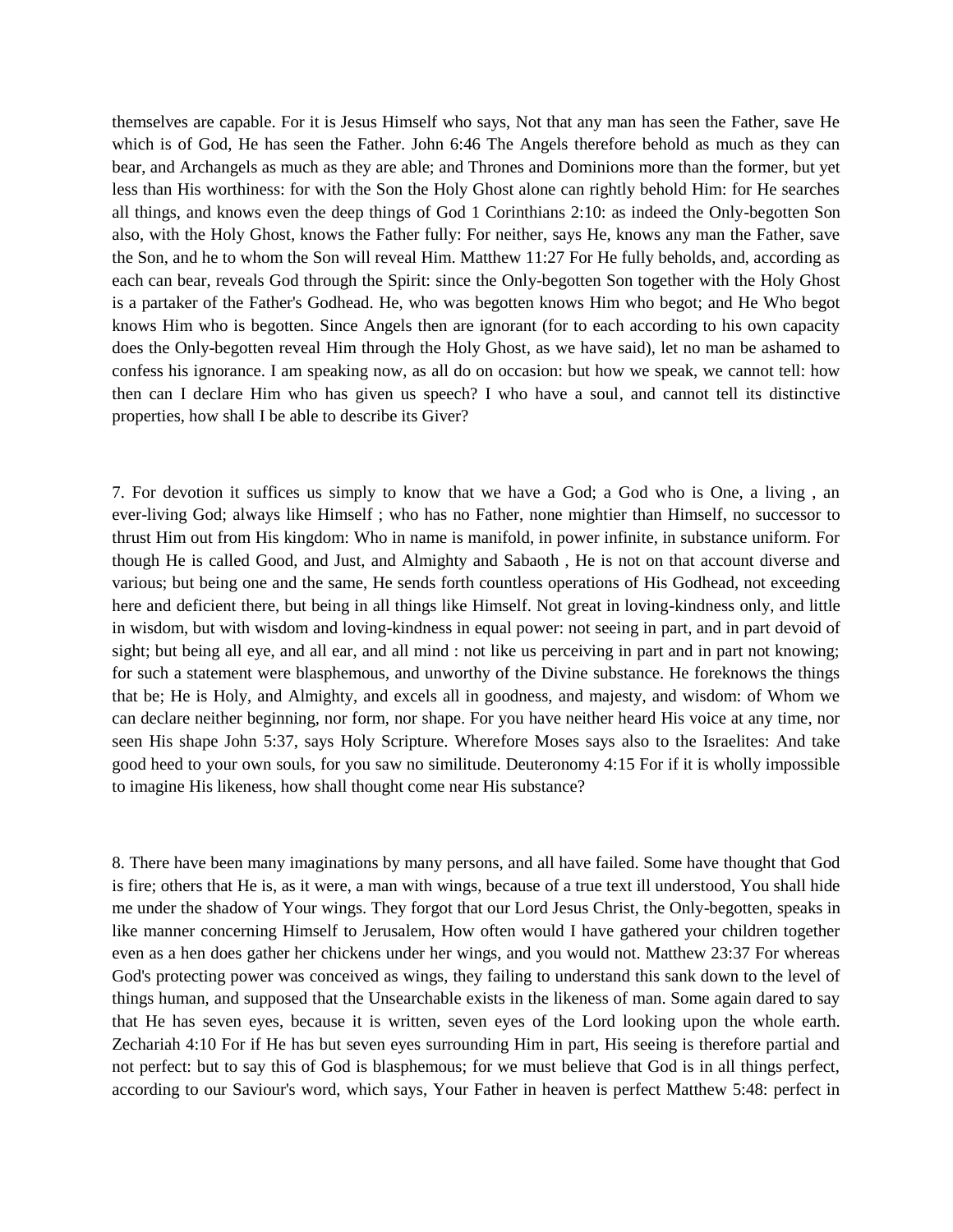sight, perfect in power, perfect in greatness, perfect in foreknowledge, perfect in goodness, perfect in justice, perfect in loving-kindness: not circumscribed in any space, but the Creator of all space, existing in all, and circumscribed by none. Heaven is His throne, but higher is He that sits thereon: and earth is His footstool Isaiah 66:1, but His power reaches unto things under the earth.

9. One He is, everywhere present, beholding all things, perceiving all things, creating all things through Christ: For all things were made by Him, and without Him was not anything made. John 1:3 A fountain of every good, abundant and unfailing, a river of blessings, an eternal light of never-failing splendour, an insuperable power condescending to our infirmities: whose very Name we dare not hear. Will you find a footstep of the Lord? says Job, or have you attained unto the least things which the Almighty has made ? If the least of His works are incomprehensible, shall He be comprehended who made them all? Eye has not seen, and ear has not heard, neither have entered into the heart of man, the things which God has prepared for them that love Him. 1 Corinthians 2:9 If the things which God has prepared are incomprehensible to our thoughts, how can we comprehend with our mind Himself who has prepared them? O the depth of the riches, and wisdom, and knowledge of God! How unsearchable are His judgments, and His ways past finding out Romans 11:33! says the Apostle. If His judgments and His ways are incomprehensible, can He Himself be comprehended?

10. God then being thus great, and yet greater, (for even were I to change my whole substance into tongue, I could not speak His excellence: nay more, not even if all Angels should assemble, could they ever speak His worth), God being therefore so great in goodness and majesty, man has yet dared to say to a stone that he has graven, You are my God Isaiah 44:17! O monstrous blindness, that from majesty so great came down so low! The tree which was planted by God, and nourished by the rain, and afterwards burnt and turned into ashes by the fire — this is addressed as God, and the true God is despised. But the wickedness of idolatry grew yet more prodigal, and cat, and dog, and wolf were worshipped instead of God: the man-eating lion also was worshipped instead of God, the most loving friend of man. The snake and the serpent , counterfeit of him who thrust us out of Paradise, were worshipped, and He who planted Paradise was despised. And I am ashamed to say, and yet do say it, even onions were worshipped among some. Wine was given to make glad the heart of man : and Dionysus (Bacchus) was worshipped instead of God. God made grain by saying, Let the earth bring forth grass, yielding seed after his kind and after his likeness Genesis 1:11, that bread may strengthen man's heart : why then was Demeter (Ceres) worshipped? Fire comes forth from striking stones together even to this day: how then was Hephæstus (Vulcan) the creator of fire?

11. Whence came the polytheistic error of the Greeks ? God has no body: whence then the adulteries alleged among those who are by them called gods? I say nothing of the transformations of Zeus into a swan: I am ashamed to speak of his transformations into a bull: for bellowings are unworthy of a god. The god of the Greeks has been found an adulterer, yet are they not ashamed: for if he is an adulterer let him not be called a god. They tell also of deaths , and falls , and thunder-strokes of their gods. Do you see from how great a height and how low they have fallen? Was it without reason then that the Son of God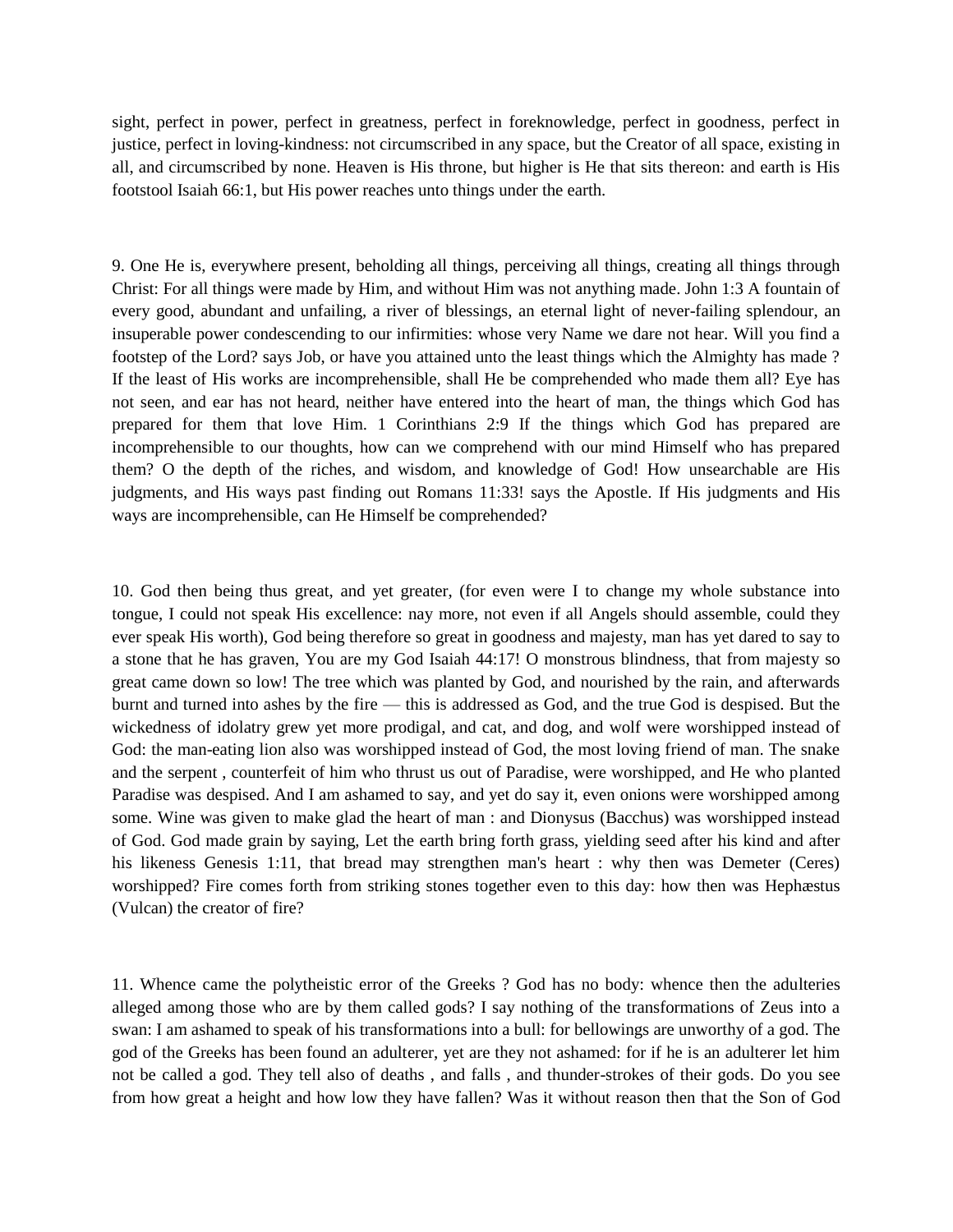came down from heaven? Or was it that He might heal so great a wound? Was it without reason that the Son came? Or was it in order that the Father might be acknowledged? You have learned what moved the Only-begotten to come down from the throne at God's right hand. The Father was despised, the Son must needs correct the error: for He Through Whom All Things Were Made must bring them all as offerings to the Lord of all. The wound must be healed: for what could be worse than this disease, that a stone should be worshipped instead of God?

Of Heresies.

12. And not among the heathen only did the devil make these assaults; for many of those who are falsely called Christians, and wrongfully addressed by the sweet name of Christ, have ere now impiously dared to banish God from His own creation. I mean the brood of heretics, those most ungodly men of evil name, pretending to be friends of Christ but utterly hating Him. For he who blasphemes the Father of the Christ is an enemy of the Son. These men have dared to speak of two Godheads, one good and one evil! O monstrous blindness! If a Godhead, then assuredly good. But if not good, why called a Godhead? For if goodness is an attribute of God; if loving-kindness, beneficence, almighty power, are proper to God, then of two things one, either in calling Him God let the name and operation be united; or if they would rob Him of His operations, let them not give Him the bare name.

13. Heretics have dared to say that there are two Gods, and of good and evil two sources, and these unbegotten. If both are unbegotten it is certain that they are also equal, and both mighty. How then does the light destroy the darkness? And do they ever exist together, or are they separated? Together they cannot be; for what fellowship has light with darkness? says the Apostle. But if they are far from each other, it is certain that they hold also each his own place; and if they hold their own separate places, we are certainly in the realm of one God, and certainly worship one God. For thus we must conclude, even if we assent to their folly, that we must worship one God. Let us examine also what they say of the good God. Hath He power or no power? If He has power, how did evil arise against His will? And how does the evil substance intrude, if He be not willing? For if He knows but cannot hinder it, they charge Him with want of power; but if He has the power, yet hinders not, they accuse Him of treachery. Mark too their want of sense. At one time they say that the Evil One has no communion with the good God in the creation of the world; but at another time they say that he has the fourth part only. Also they say that the good God is the Father of Christ; but Christ they call this sun. If, therefore according to them, the world was made by the Evil One, and the sun is in the world, how is the Son of the Good an unwilling slave in the kingdom of the Evil? We bemire ourselves in speaking of these things, but we do it lest any of those present should from ignorance fall into the mire of the heretics. I know that I have defiled my own mouth and the ears of my listeners: yet it is expedient. For it is much better to hear absurdities charged against others, than to fall into them from ignorance: far better that thou know the mire and hate it, than unawares fall into it. For the godless system of the heresies is a road with many branches, and whenever a man has strayed from the one straight way, then he falls down precipices again and again.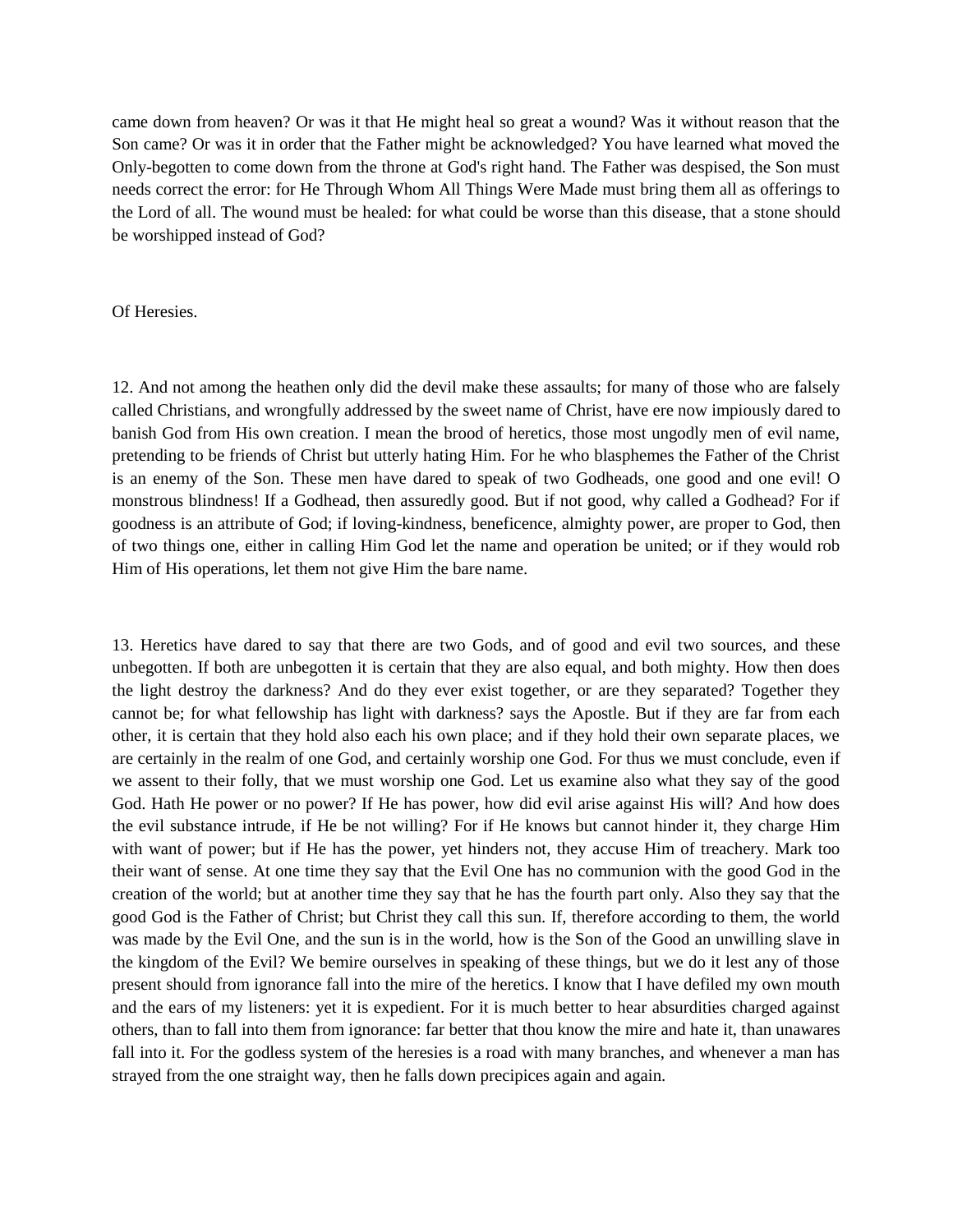14. The inventor of all heresy was Simon Magus : that Simon, who in the Acts of the Apostles thought to purchase with money the unsaleable grace of the Spirit, and heard the words, You have neither part nor lot in this matter Acts 8:18-21, and the rest: concerning whom also it is written, They went out from us, but they were not of us; for if they had been of us, they would have remained with us. 1 John 2:19 This man, after he had been cast out by the Apostles, came to Rome, and gaining over one Helena a harlot , was the first that dared with blasphemous mouth to say that it was himself who appeared on Mount Sinai as the Father, and afterwards appeared among the Jews, not in real flesh but in seeming , as Christ Jesus, and afterwards as the Holy Spirit whom Christ promised to send as the Paraclete. And he so deceived the City of Rome that Claudius set up his statue, and wrote beneath it, in the language of the Romans, Simoni Deo Sancto, which being interpreted signifies, To Simon the Holy God.

15. As the delusion was extending, Peter and Paul, a noble pair, chief rulers of the Church, arrived and set the error right ; and when the supposed god Simon wished to show himself off, they straightway showed him as a corpse. For Simon promised to rise aloft to heaven, and came riding in a dæmon.' chariot on the air; but the servants of God fell on their knees, and having shown that agreement of which Jesus spoke, that If two of you shall agree concerning anything that they shall ask, it shall be done unto them Matthew 18:19, they launched the weapon of their concord in prayer against Magus, and struck him down to the earth. And marvellous though it was, yet no marvel. For Peter was there, who carries the keys of heaven : and nothing wonderful, for Paul was there , who was caught up to the third heaven, and into Paradise, and heard unspeakable words, which it is not lawful far a man to utter. These brought the supposed God down from the sky to earth, thence to be taken down to the regions below the earth. In this man first the serpent of wickedness appeared; but when one head had been cut off, the root of wickedness was found again with many heads.

16. For Cerinthus made havoc of the Church, and Menander , and Carpocrates , Ebionites also, and Marcion , that mouthpiece of ungodliness. For he who proclaimed different gods, one the Good, the other the Just, contradicts the Son when He says, O righteous Father. John 17:25 And he who says again that the Father is one, and the maker of the world another, opposes the Son when He says, If then God so clothes the grass of the field which today is, and tomorrow is cast into the furnace of fire Luke 12:28; and, Who makes His sun to rise on the evil and on the good, and sends rain on the just and on the unjust. Matthew 5:45 Here again is a second inventor of more mischief, this Marcion. For being confuted by the testimonies from the Old Testament which are quoted in the New, he was the first who dared to cut those testimonies out , and leave the preaching of the word of faith without witness, thus effacing the true God: and sought to undermine the Church's faith, as if there were no heralds of it.

17. He again was succeeded by another, Basilides, of evil name, and dangerous character, a preacher of impurities. The contest of wickedness was aided also by Valentinus , a preacher of thirty gods. The Greeks tell of but few: and the man who was called — but more truly was not — a Christian extended the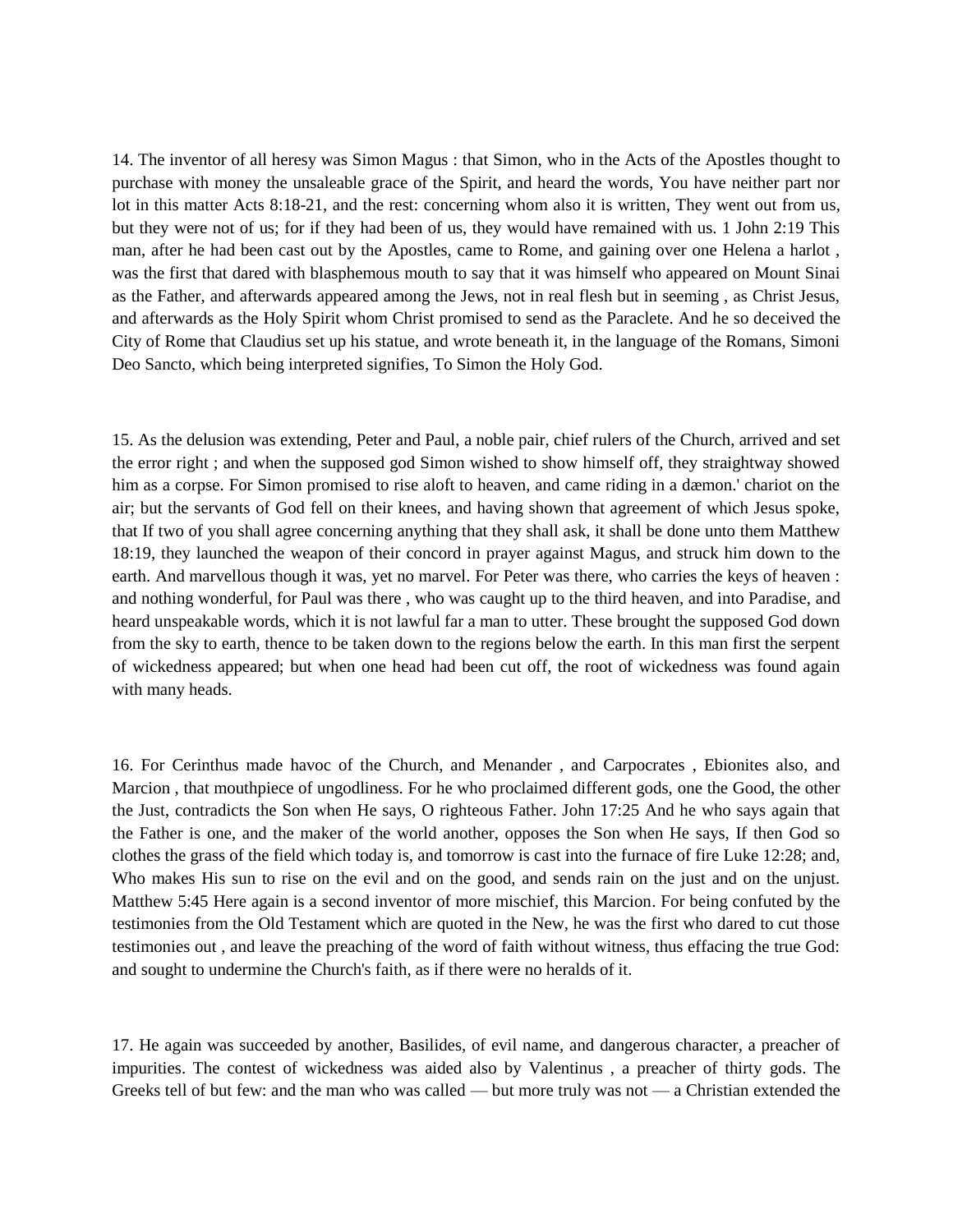delusion to full thirty. He says, too, that Bythus the Abyss (for it became him as being an abyss of wickedness to begin his teaching from the Abyss) begot Silence, and of Silence begot the Word. This Bythus was worse than the Zeus of the Greeks, who was united to his sister: for Silence was said to be the child of Bythus. Do you see the absurdity invested with a show of Christianity? Wait a little, and you will be shocked at his impiety; for he asserts that of this Bythus were begotten eight Æons; and of them, ten; and of them, other twelve, male and female. But whence is the proof of these things? See their silliness from their fabrications. Whence have you the proof of the thirty Æons? Because, says he, it is written, that Jesus was baptized, being thirty years old. Luke 3:23 But even if He was baptized when thirty years old, what sort of demonstration is this from the thirty years? Are there then five gods, because He broke five loaves among five thousand? Or because he had twelve Disciples, must there also be twelve gods?

18. And even this is still little compared with the impieties which follow. For the last of the deities being, as he dares to speak, both male and female, this, he says, is Wisdom. What impiety! For the Wisdom of God 1 Corinthians 1:24 is Christ His Only-begotten Son: and he by his doctrine degraded the Wisdom of God into a female element, and one of thirty, and the last fabrication. He also says that Wisdom attempted to behold the first God, and not bearing His brightness fell from heaven, and was cast out of her thirtieth place. Then she groaned, and of her groans begot the Devil , and as she wept over her fall made of her tears the sea. Mark the impiety. For of Wisdom how is the Devil begotten, and of prudence wickedness, or of light darkness? He says too that the Devil begot others, some of whom created the world: and that the Christ came down in order to make mankind revolt from the Maker of the world.

19. But hear whom they say Christ Jesus to be, that you may detest them yet more. For they say that after Wisdom had been cast down, in order that the number of the thirty might not be incomplete, the nine and twenty Æons contributed each a little part, and formed the Christ : and they say that He also is both male and female. Can anything be more impious than this? Anything more wretched? I am describing their delusion to you, in order that you may hate them the more. Shun, therefore, their impiety, and do not even give greeting to a man of this kind, lest you have fellowship with the unfruitful works of darkness Ephesians 5:11: neither make curious inquiries, nor be willing to enter into conversation with them.

20. Hate all heretics, but especially him who is rightly named after mania , who arose not long ago in the reign of Probus. For the delusion began full seventy years ago , and there are men still living who saw him with their very eyes. But hate him not for this, that he lived a short time ago; but because of his impious doctrines hate thou the worker of wickedness, the receptacle of all filth, who gathered up the mire of every heresy. For aspiring to become pre-eminent among wicked men, he took the doctrines of all, and having combined them into one heresy filled with blasphemies and all iniquity, he makes havoc of the Church, or rather of those outside the Church, roaming about like a lion and devouring. Heed not their fair speech, nor their supposed humility: for they are serpents, a generation of vipers. Matthew 3:7 Judas too said Hail! Master , even while he was betraying Him. Heed not their kisses, but beware of their venom.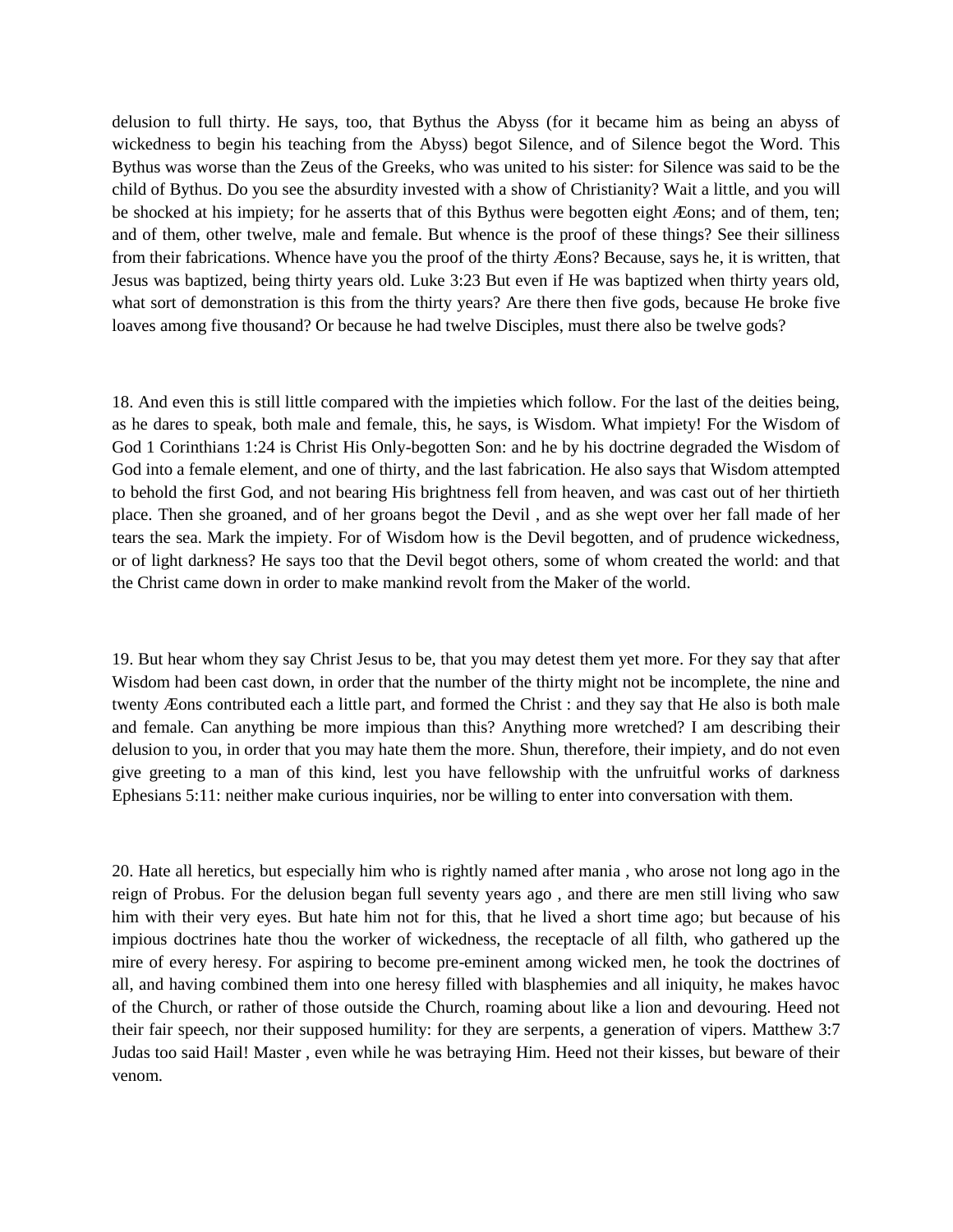21. Now, lest I seem to accuse him without reason, let me make a digression to tell who this Manes is, and in part what he teaches: for all time would fail to describe adequately the whole of his foul teaching. But for help in time of need Hebrews 4:16, store up in your memory what I have said to former hearers, and will repeat to those now present, that they who know not may learn, and they who know may be reminded. Manes is not of Christian origin, God forbid! nor was he like Simon cast out of the Church, neither himself nor the teachers who were before him. For he steals other men's wickedness, and makes their wickedness his own: but how and in what manner you must hear.

22. There was in Egypt one Scythianus , a Saracen by birth, having nothing in common either with Judaism or with Christianity. This man, who dwelt at Alexandria and imitated the life of Aristotle , composed four books , one called a Gospel which had not the acts of Christ, but the mere name only, and one other called the book of Chapters, and a third of Mysteries, and a fourth, which they circulate now, the Treasure. This man had a disciple, Terebinthus by name. But when Scythianus purposed to come into Judæa, and make havoc of the land, the Lord smote him with a deadly disease, and stayed the pestilence.

23. But Terebinthus, his disciple in this wicked error, inherited his money and books and heresy , and came to Palestine, and becoming known and condemned in Judæa he resolved to pass into Persia: but lest he should be recognised there also by his name he changed it and called himself Buddas. However, he found adversaries there also in the priests of Mithras : and being confuted in the discussion of many arguments and controversies, and at last hard pressed, he took refuge with a certain widow. Then having gone up on the housetop, and summoned the dæmons of the air, whom the Manichees to this day invoke over their abominable ceremony of the fig , he was smitten of God, and cast down from the housetop, and expired: and so the second beast was cut off.

24. The books, however, which were the records of his impiety, remained; and both these and his money the widow inherited. And having neither kinsman nor any other friend, she determined to buy with the money a boy named Cubricus : him she adopted and educated as a son in the learning of the Persians, and thus sharpened an evil weapon against mankind. So Cubricus, the vile slave, grew up in the midst of philosophers, and on the death of the widow inherited both the books and the money. Then, lest the name of slavery might be a reproach, instead of Cubricus he called himself Manes, which in the language of the Persians signifies discourse. For as he thought himself something of a disputant, he surnamed himself Manes, as it were an excellent master of discourse. But though he contrived for himself an honourable title according to the language of the Persians, yet the providence of God caused him to become a self-accuser even against his will, that through thinking to honour himself in Persia, he might proclaim himself among the Greeks by name a maniac.

25. He dared too to say that he was the Paraclete, though it is written, But whosoever shall blaspheme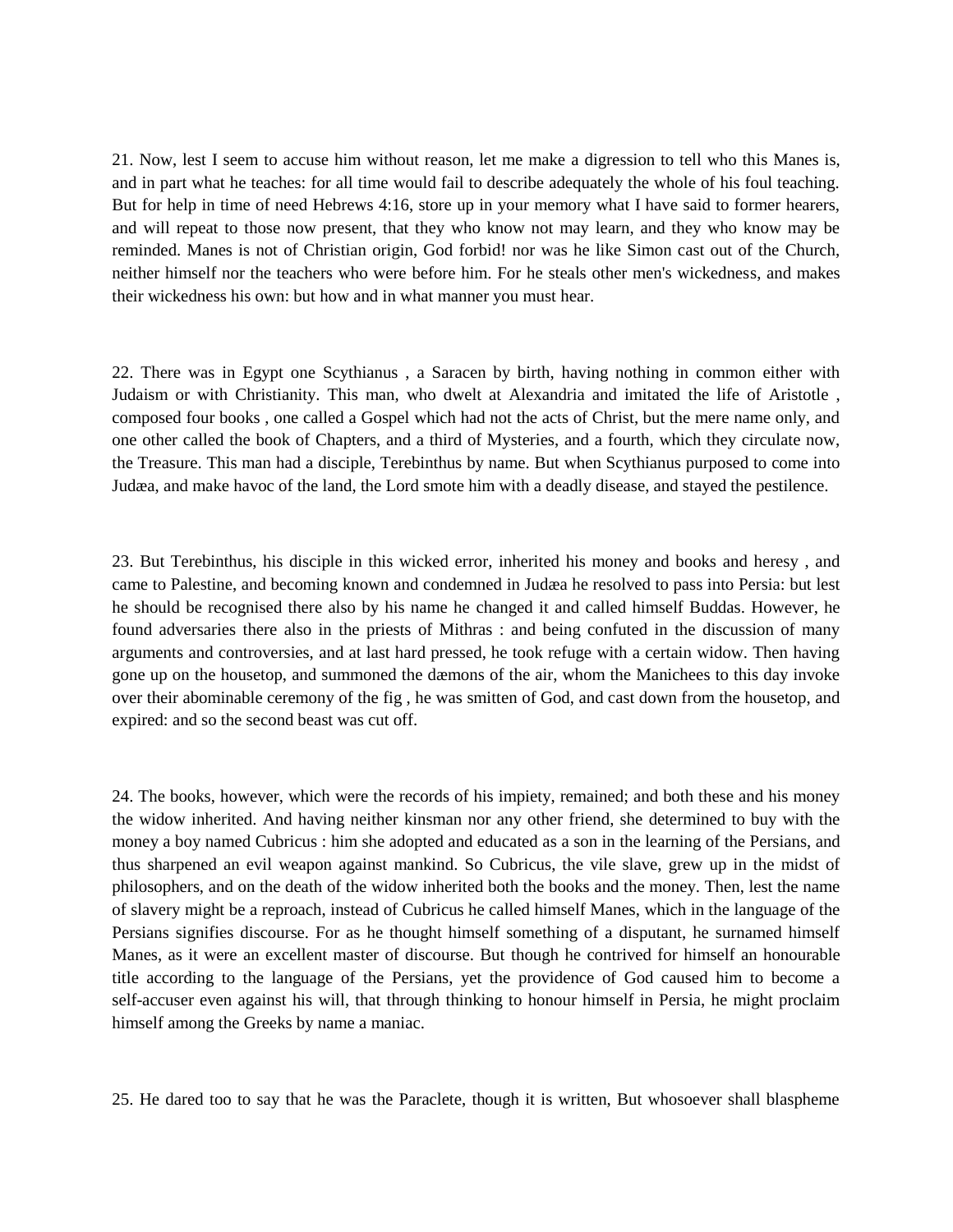against the Holy Ghost, has no forgiveness. Mark 3:29 He committed blasphemy therefore by saying that he was the Holy Ghost: let him that communicates with those heretics see with whom he is enrolling himself. The slave shook the world, since by three things the earth is shaken, and the fourth it cannot bear — if a slave became a king. Proverbs 30:21-22 Having come into public he now began to promise things above man's power. The son of the King of the Persians was sick, and a multitude of physicians were in attendance: but Manes promised, as if he were a godly man, to cure him by prayer. With the departure of the physicians, the life of the child departed: and the man's impiety was detected. So the would-be philosopher was a prisoner, being cast into prison not for reproving the king in the cause of truth, not for destroying the idols, but for promising to save and lying, or rather, if the truth must be told, for committing murder. For the child who might have been saved by medical treatment, was murdered by this man's driving away the physicians, and killing him by want of treatment.

26. Now as there are very many wicked things which I tell you of him, remember first his blasphemy, secondly his slavery (not that slavery is a disgrace, but that his pretending to be free-born, when he was a slave, was wicked), thirdly, the falsehood of his promise, fourthly, the murder of the child, and fifthly, the disgrace of the imprisonment. And there was not only the disgrace of the prison, but also the flight from prison. For he who called himself the Paraclete and champion of the truth, ran away: he was no successor of Jesus, who readily went to the Cross, but this man was the reverse, a runaway. Moreover, the King of the Persians ordered the keepers of the prison to be executed: so Manes was the cause of the child's death through his vain boasting, and of the jailers' death through his flight. Ought then he, who shared the guilt of murder, to be worshipped? Ought he not to have followed the example of Jesus, and said, If you seek Me, let these go their way John 18:8? Ought he not to have said, like Jonas, Take me, and cast me into the sea: for this storm is because of me Jonah 1:12?

27. He escapes from the prison, and comes into Mesopotamia: but there Bishop Archelaus, a shield of righteousness, encounters him : and having accused him before philosophers as judges, and having assembled an audience of Gentiles, lest if Christians gave judgment, the judges might be thought to show favour — Tell us what you preach, said Archelaus to Manes. And he, whose mouth was as an open sepulchre , began first with blasphemy against the Maker of all things, saying, The God of the Old Testament is the author of evils, as He says of Himself, I am a consuming fire. Deuteronomy 4:24 But the wise Archelaus undermined his blasphemous argument by saying, If the God of the Old Testament, as you say, calls Himself a fire, whose Son is He who says, I came to send fire on the earth Luke 12:49? If you find fault with Him who says, The Lord kills, and makes alive 1 Samuel 2:6, why do you honour Peter, who raised up Tabitha, but struck Sapphira dead? If again you find fault, because He prepared fire, wherefore do you not find fault with Him who says, Depart from Me into everlasting fire Matthew 25:41? If you find fault with Him who says, I am God that make peace, and create evil Isaiah 45:7, explain how Jesus says, I came not to send peace but a sword. Matthew 10:34 Since both speak alike, of two things one, either both are good, because of their agreement, or if Jesus is blameless in so speaking. why do you blame Him that says the like in the Old Testament?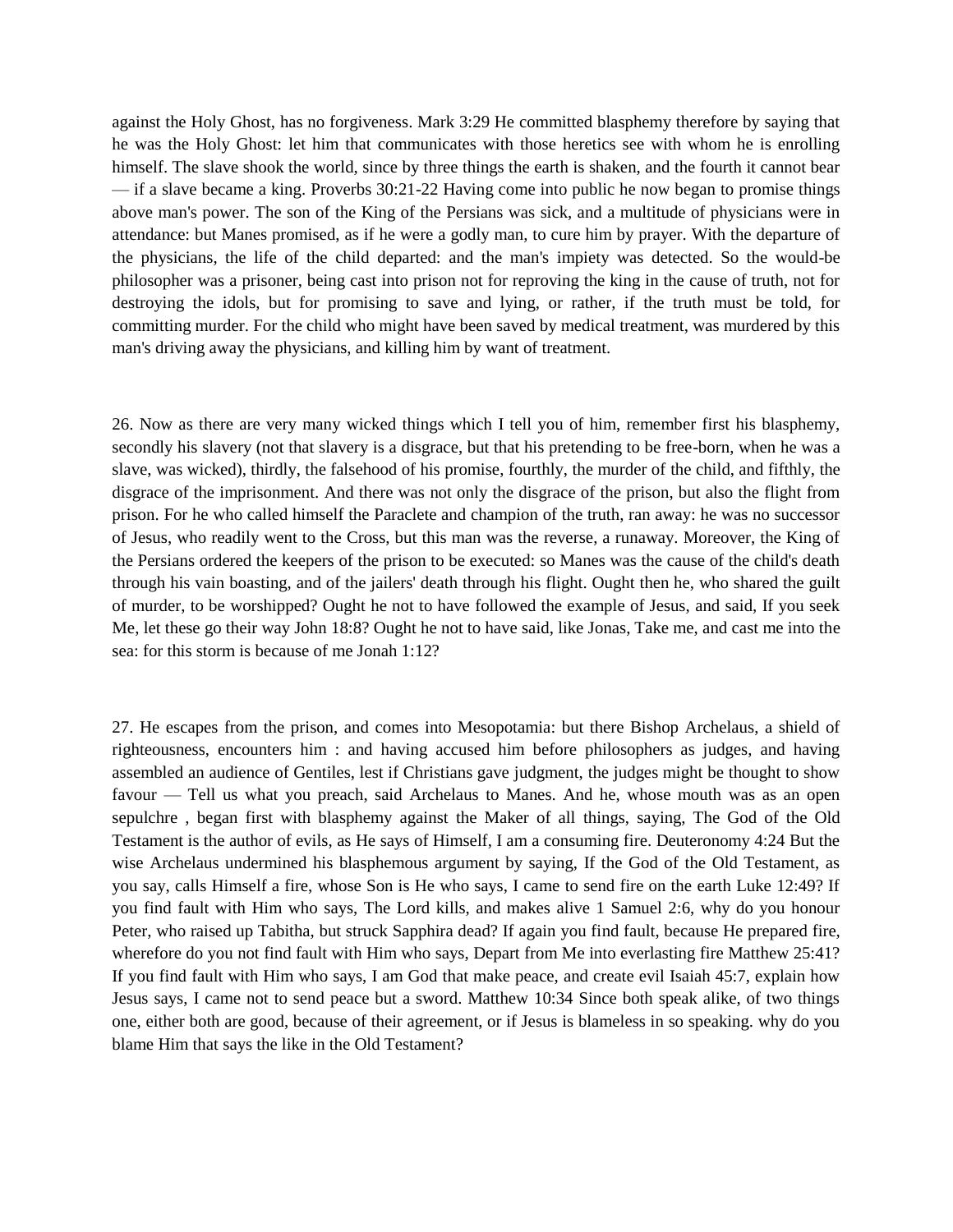28. Then Manes answers him: And what sort of God causes blindness? For it is Paul who says, In whom the God of this world has blinded the minds of them that believe not, lest the light of the Gospel should shine unto them. But Archelaus made a good retort, saying, Read a little before: But if our Gospel is veiled, it is veiled in them that are perishing. 2 Corinthians 4:3 Do you see that in them that are perishing it is veiled? For it is not right to give the things which are holy unto the dogs. Matthew 7:6 Again, Is it only the God of the Old Testament that has blinded the minds of them that believe not? Hath not Jesus Himself said, For this cause speak I unto them in parables, that seeing they may not see ? Was it from hating them that He wished them not to see? Or because of their unworthiness, since their eyes they had closed. Matthew 13:15 For where there is wilful wickedness, there is also a withholding of grace: for to him that has shall be given; but from him that has not shall be taken even that which he seems to have.

29. But if some are right in their interpretation, we must say as follows (for it is no unworthy expression)— If indeed He blinded the thoughts of them that believe not he blinded them for a good purpose, that they might look with new sight on what is good. For he said not, He blinded their soul, but, the thoughts of them that believe not. And the meaning is something of this kind: 'Blind the lewd thoughts of the lewd, and the man is saved: blind the grasping and rapacious thought of the robber, and the man is saved.' But will you not understand it thus? Then there is yet another interpretation. The sun also blinds those whose sight is dim: and they whose eyes are diseased are hurt by the light and blinded. Not that the sun's nature is to blind, but that the substance of the eyes is incapable of seeing. In like manner unbelievers being diseased in their heart cannot look upon the radiance of the Godhead. Nor has he said, 'He has blinded their thoughts, that they should not hear the Gospel:' but, that the light of the glory of the Gospel of our Lord Jesus Christ should not shine unto them. For to hear the Gospel is permitted to all: but the glory of the Gospel is reserved for Christ's true children only. Therefore the Lord spoke in parables to those who could not hear Matthew 13:13: but to the Disciples he explained the parables in private Mark 4:34: for the brightness of the glory is for those who have been enlightened, the blinding for them that believe not. These mysteries, which the Church now explains to you who art passing out of the class of Catechumens, it is not the custom to explain to heathen. For to a heathen we do not explain the mysteries concerning Father, Son, and Holy Ghost, nor before Catechumens do we speak plainly of the mysteries: but many things we often speak in a veiled way, that the believers who know may understand, and they who know not may get no hurt.

30. By such and many other arguments the serpent was overthrown: thus did Archelaus wrestle with Manes and threw him. Again, he who had fled from prison flees from this place also: and having run away from his antagonist, he comes to a very poor village, like the serpent in Paradise when he left Adam and came to Eve. But the good shepherd Archelaus taking forethought for his sheep, when he heard of his flight, straightway hastened with all speed in search of the wolf. And when Manes suddenly saw his adversary, he rushed out and fled: it was however his last flight. For the officers of the King of Persia searched everywhere, and caught the fugitive: and the sentence, which he ought to have received in the presence of Archelaus, is passed upon him by the king's officers. This Manes, whom his own disciples worship, is arrested and brought before the king. The king reproached him with his falsehood and his flight: poured scorn upon his slavish condition, avenged the murder of his child, and condemned him also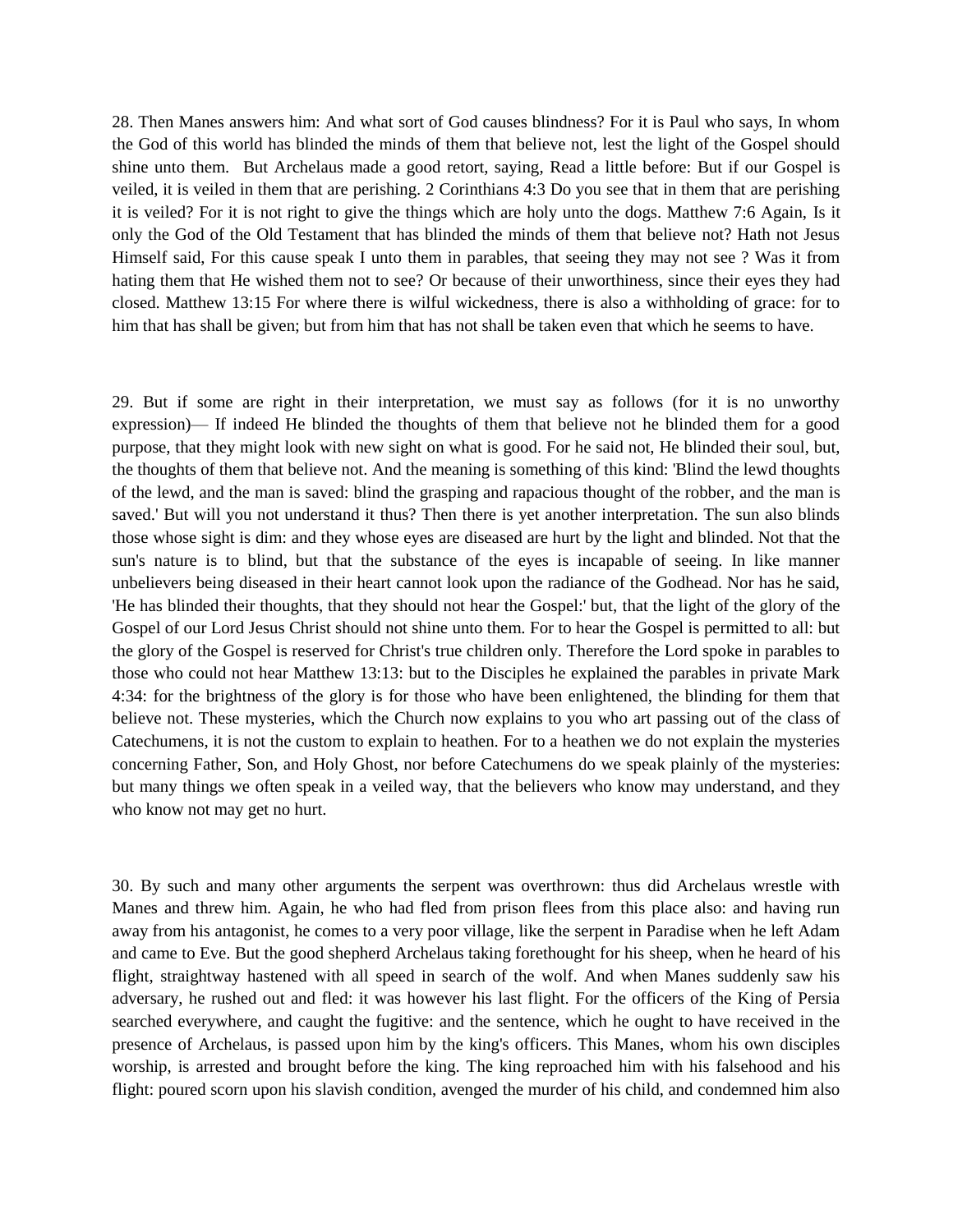for the murder of the jailers: he commands him to be flayed after the Persian fashion. And while the rest of his body was given over for food of wild beasts, his skin, the receptacle of his vile mind, was hung up before the gates like a sack. He that called himself the Paraclete and professed to know the future, knew not his own flight and capture.

31. This man has had three disciples, Thomas, and Baddas, and Hermas. Let none read the Gospel according to Thomas : for it is the work not of one of the twelve Apostles, but of one of the three wicked disciples of Manes. Let none associate with the soul-destroying Manicheans, who by decoctions of chaff counterfeit the sad look of fasting, who speak evil of the Creator of meats, and greedily devour the daintiest, who teach that the man who plucks up this or that herb is changed into it. For if he who crops herbs or any vegetable is changed into the same, into how many will husbandmen and the tribe of gardeners be changed ? The gardener, as we see, has used his sickle against so many: into which then is he changed? Verily their doctrines are ridiculous, and fraught with their own condemnation and shame! The same man, being the shepherd of a flock, both sacrifices a sheep and kills a wolf. Into what then is he changed? Many men both net fishes and lime birds: into which then are they transformed?

32. Let those children of sloth, the Manicheans, make answer; who without labouring themselves eat up the labourers' fruits: who welcome with smiling faces those who bring them their food, and return curses instead of blessings. For when a simple person brings them anything, Stand outside a while, says he, and I will bless you. Then having taken the bread into his hands (as those who have repented and left them have confessed), I did not make you, says the Manichee to the bread: and sends up curses against the Most High; and curses him that made it, and so eats what was made. If you hate the food, why did you look with smiling countenance on him that brought it to you? If you are thankful to the bringer, why do you utter your blasphemy to God, who created and made it? So again he says, I sowed you not: may he be sown who sowed you! I reaped you not with a sickle: may he be reaped who reaped you! I baked you not with fire: may he be baked who baked you! A fine return for the kindness!

33. These are great faults, but still small in comparison with the rest. Their Baptism I dare not describe before men and women. I dare not say what they distribute to their wretched communicants. ...Truly we pollute our mouth in speaking of these things. Are the heathen more detestable than these? Are the Samaritans more wretched? Are Jews more impious? Are fornicators more impure ? But the Manichee sets these offerings in the midst of the altar as he considers it. And do you, O man, receive instruction from such a mouth? On meeting this man do you greet him at all with a kiss? To say nothing of his other impiety, do you not flee from the defilement, and from men worse than profligates, more detestable than any prostitute?

34. Of these things the Church admonishes and teaches you, and touches mire, that you may not be bemired: she tells of the wounds, that you may not be wounded. But for you it is enough merely to know them: abstain from learning by experience. God thunders, and we all tremble; and they blaspheme. God